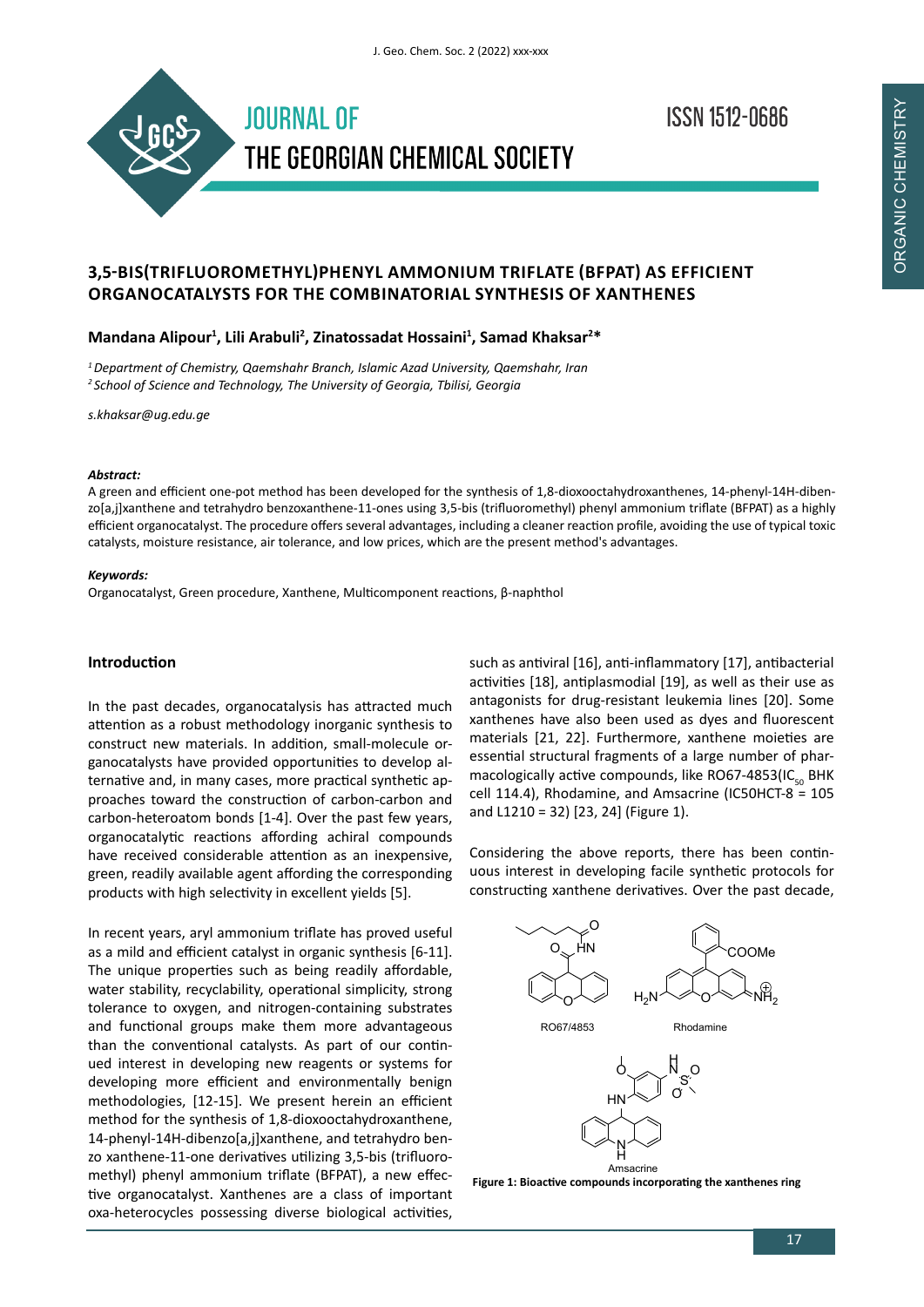many synthetic methods have been reported to prepare xanthene and its analogs [25, 26-35]. Recently, Chaturbhuj et al. [36] reported sulfated polyboratecatalyzed reaction between β-naphthol, aldehydes, and dimedone to prepare xanthene derivatives in a one-pot synthesis. Furthermore, Pitchumani et al. [37] developed an efficient procedure for synthesizing benzoxanthenone derivatives via the one-pot three-component condensation of naphthols, aldehydes, and cyclic 1,3-dicarbonylcompoundsusing HY zeolites as a catalyst. However, most of them suffer from the drawbacks such as strongly acidic conditions, expensive moisture-sensitive catalysts, tedious workup conditions, low yields, undesirable metal catalysts, and harsh reaction conditions.

Furthermore, many of them are not eco-friendly. In addition, most of the described methodologies result in large amounts of byproducts leading to a poor overall atom economy. Therefore, exploring a more general, efficient, and environmentally benign protocol for developing new, greener synthetic protocol is highly desirable. Herein, we report an efficient and facile synthesis of 1,8-dioxooctahydroxanthenes, 14-phenyl-14H-dibenzo[a,j]xanthene, and tetrahydrobenzoxanthene-11-ones using BFPAT as a novel organocatalyst (Scheme 1).

#### **Results and discussion**

In preliminary experiments, the model reaction of β-naphthol (2.0 mmol) and benzaldehyde (1.0 mmol) catalyzed by BFPAT was conducted to screen the optimal reaction conditions. The results were listed in Table 1. It is important to note that the reaction failed to give the desired product without a catalyst, even after a long reaction time (24 h; Table 1, entry 1). We next evaluated the effect of temperature, the reaction time and the amount of catalyst on the yield of the product and the results are summarized in Table 1.

| Table 1. Effect of different BFPAT and solvent on the formation of 4 |                                 |                                    |                      |  |  |  |  |
|----------------------------------------------------------------------|---------------------------------|------------------------------------|----------------------|--|--|--|--|
| Entry                                                                | <b>BFPAT</b><br>amount,<br>(mg) | BFPAT amount,<br>(mg)              | Time $(h)/$<br>vield |  |  |  |  |
| 1                                                                    | o                               | rt/toluene                         | 24/0                 |  |  |  |  |
| 2                                                                    | 5                               | rt/toluene                         | 24/20                |  |  |  |  |
| 3                                                                    | 5                               | 50° C/toluene                      | 5/40                 |  |  |  |  |
| 4                                                                    | 10                              | 50° C/toluene                      | 4/90                 |  |  |  |  |
| 5                                                                    | 10                              | rt/CH <sub>2</sub> Cl <sub>2</sub> | 5/20                 |  |  |  |  |
| 6                                                                    | 10                              | rt/diethylether                    | 5/10                 |  |  |  |  |
| 7                                                                    | 10                              | reflux/H <sub>2</sub> O            | 5/50                 |  |  |  |  |
| 8                                                                    | 10                              | reflux/ethanol                     | 5/65                 |  |  |  |  |
| 9                                                                    | 15                              | 50° C/tolune                       | 5/91                 |  |  |  |  |

The effect of various solvents on time and yield were also investigated (e.g., CH2Cl2, toluene, ethanol, diethyl ether, and H2O) and (Table 1, entries 2–9). Toluene provided the highest yield at 50°C after 4 h (Table 1, entry 4). Due to the low solubility of β-naphthol in toluene at room temperature, the reaction does not proceed—while increasing the temperature to 50 °C caused increased product yield in a shorter reaction time. Next, we examined the effect of the catalyst loading on time and yield using the same model reaction. While increasing the optimal amount of catalyst to 10mol %, the products of 3a were afforded in 90% yield, respectively (entry 4), which showed the critical role of catalyst concentration in the reaction. No improvement in yield was observed when the reaction was carried out at a reduced temperature or decreasing the amount of catalyst (Table 1, entries 2, 3). To explore the applicability of our reaction, we employed a variety of substituted aliphatic and aromatic aldehydes with dimedone or β-naphthol for the synthesis of a wide variety of corresponding 14-substituted-14H-dibenzo[a,j] xanthenes, and results are summarized in Table 2 and 3.

A wide range of structurally varied aldehyde reacted



**Scheme 1. Synthesis of xanthenes using BFPAT organocatalyst**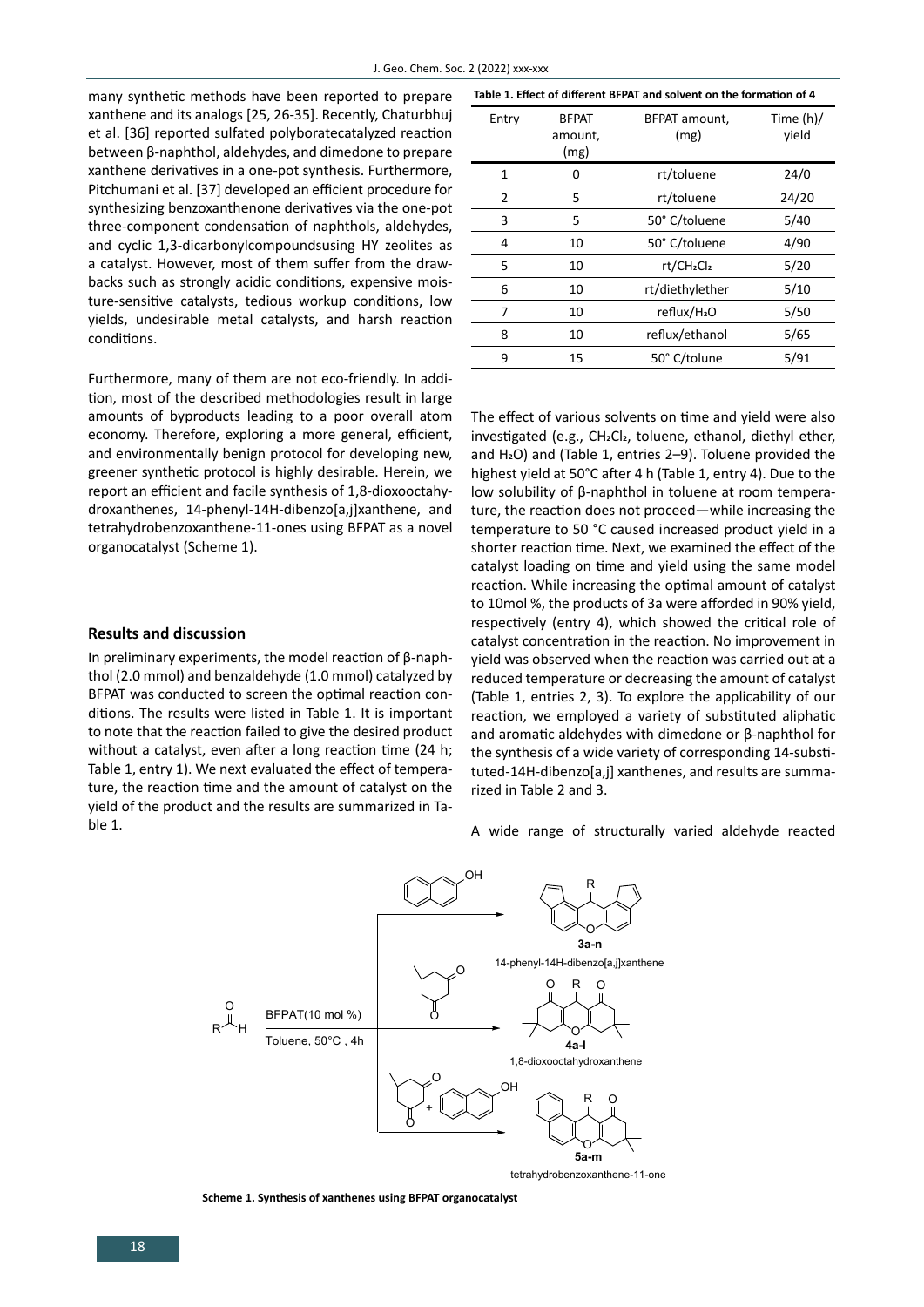smoothly and quickly to give the corresponding14-substituted-14H-dibenzo[a,j]xanthenes in high yield and purity, as listed in Table 2.

The electronic properties of the substituents on the aromatic ring system were shown to have little influence on the efficiency of this reaction. For example, Aromatic aldehydes bearing an electron-neutral (H) or electron-donating (e.g., 4-Me, 4-OMe, and 4- OH) group reacted smoothly to give the corresponding products in good to excellent yields (83−85%; 3l−3m). The experimental procedure is very efficient, convenient, and rapid. In addition, it can tolerate a variety of other functional groups, such as alkyl methoxy, nitro, and halides, under these reaction conditions. Satisfactory high yields were also observed for substrates bearing an electron-withdrawing group (e.g., 4-Cl, 3-NO2, 4-NO2, and 4-Br) on the benzene ring (85−92%; 3b-3k). Notably, electron-serially hindered (2-Cl and 2,4-di-Cl) substrates reacted well to afford the expected products in moderate to good yields (80−85%; 3d−3e).

Encouraged by this success, we attempted to synthesize tetrahydrobenzoxanthene-11-ones 5 from β-naphthol aldehydes and dimedone under similar conditions (Table 4). Again, good yields were obtained for all cases; all the aldehydes gave the corresponding 12-aryl-8,9,10,12-tetrahydrobenzo[a]xanthen-11-ones as the major products.

| Table 2: Synthesis of 14-phenyl-14H-dibenzo[a,j]xanthenein the presence of BFPAT |  |
|----------------------------------------------------------------------------------|--|
|----------------------------------------------------------------------------------|--|

| Entry          | Carbonyl Com-<br>pound | Product | Yield,<br>% | mp, °C  | Entry          | Carbonyl Compound | Product | Yield,<br>% | mp, °C  |
|----------------|------------------------|---------|-------------|---------|----------------|-------------------|---------|-------------|---------|
| $\mathbf{1}$   | CHO                    | 3a      | 90          | 184-185 | $\overline{7}$ | $O_2N$<br>CHO     | 3g      | 85          | 213-215 |
| $\mathbf 2$    | CHO<br>CI              | 3b      | 91          | 294-296 | 8              | CHO<br>Br         | 3h      | 92          | 296-297 |
| 3              | CHO<br>$O_2N$          | 3c      | 90          | 313-314 | 9              | <b>CHO</b><br>HO  | 3k      | 85          | 138-140 |
| $\overline{4}$ | CHO                    | 3d      | 80          | 216-218 | 10             | CHO<br>Me-        | 31      | 85          | 222-224 |
| 5              | <b>CI</b><br>CHO<br>CI | 3e      | 85          | 267-268 | 11             | CHO<br>MeO        | 3m      | 83          | 202-204 |
| 6              | CHO<br>F               | 3f      | 90          | 236-237 | 12             | CHO               | 3n      | 88          | 172-174 |

**Table 3: Synthesis of 1,8-dioxooctahydroxanthenesin the presence of BFPAT**

| Entry          | Carbonyl Com-<br>pound | Product | Yield, % | mp, °C  | Entry | Carbonyl<br>Compound     | Product        | Yield, % | mp, °C  |
|----------------|------------------------|---------|----------|---------|-------|--------------------------|----------------|----------|---------|
| $\mathbf{1}$   | <b>CHO</b>             | 4a      | 90       | 184-185 | 6     | <b>CHO</b><br>F          | 4f             | 90       | 236-237 |
| $\overline{2}$ | <b>CHO</b><br>$O_2N$   | 4b      | 91       | 294-296 | 7     | <b>CHO</b><br>Me-        | 4g             | 85       | 213-215 |
| 3              | $O_2N$<br>CHO          | 4c      | 90       | 313-314 | 8     | <b>CHO</b><br><b>MeO</b> | 4h             | 92       | 296-297 |
| 4              | CHO<br><b>CI</b>       | 4d      | 80       | 216-218 | 9     | <b>CHO</b>               | 4k             | 85       | 138-140 |
| 5              | CHO<br>Br              | 4e      | 85       | 267-268 | 10    | CHO                      | 4 <sub>l</sub> | 85       | 222-224 |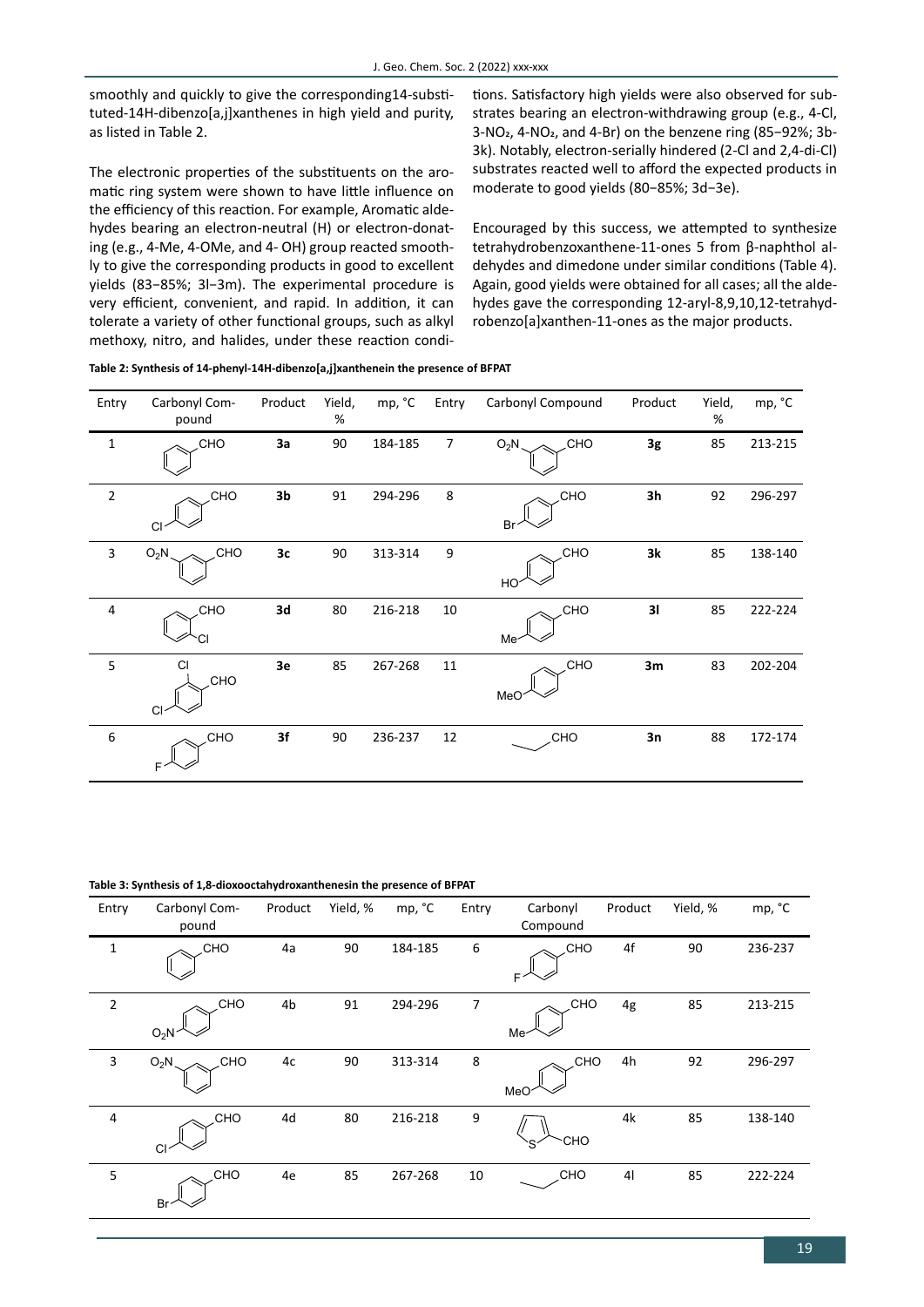The structure of the products was characterized by their IR spectral data and a comparison of their melting points with those of authentic samples [36]. A plausible mechanism of catalyst working is depicted in Scheme 2.



**Scheme 2. Probable mechanism for BFPAT-catalyzed Synthesis of 14-phenyl-14H-dibenzo[a,j]xanthenes**

In this process, BFPAT can increase the electrophilic character of the electrophiles by its inherent Brønsted acidity, which makes it capable of bonding with the carbonyl oxygen. Moreover, the highly hydrophobic wall of the moiety of BFPAT effectively repels H2O produced by the condensation. The superiority of BFPAT to similar catalysts such as pentafluorophenyl ammonium triflate (PFPAT) [6]and diphenyl ammonium triflate (DPAT) [38] is ascribed to the lower basicity of the  $(CF_3)_2C_6H_3NH_2$  counter amine compared to C<sub>6</sub>F<sub>5</sub>NH<sub>2</sub> and Ph2NH. Therefore, it was supposed that product 3 might be formed via the initial formation of intermediate I. First, the aldehyde is activated by BFPAT, followed by the carbonyl carbon is attacked by the nucleophilic β-naphthol (activated by BFPAT) to form intermediate I. Then, the subsequent addition of these fragments to **Table 4: Synthesis of tetrahydrobenzoxanthene-11-ones in the presence of BFPAT**

another mole of β-naphthol gives the acyclic adducts intermediate, which undergoes intramolecular dehydrative cyclization to afford the xanthene derivatives (II). Therefore, it may be assumed that the water exclusion of BFPAT may favor both cyclization and intermediate I formation. In addition, (CF3)2C6H3NH2 easily separated from the reaction mixture after work-up with distillation under reduced pressure ((CF<sub>3</sub>)<sub>2</sub>C<sub>6</sub>H<sub>3</sub>NH<sub>2</sub>: 85 °C/15 mmHg (lit.)).

In summary, we have demonstrated an extremely efficient and green process for synthesizing 1,8-dioxooctahydroxanthene, 14-phenyl-14H-dibenzo[a,j]xanthene, and tetrahydro benzoxanthene-11-one derivatives employing BFPAT as a novel organocatalyst in a one-pot fashion. The significant features of this protocol are: (1) using BFPAT as a readily available, inexpensive, and efficient organocatalyst, (2) simple reaction condition, (3) green and cost-effective catalyst, and (4) easy purification, and excellent yields. In addition, we wish to state that this method involves an environmentally friendly procedure and is the first procedure for synthesizing xanthene derivatives.

### **Experimental**

### *Preparation of 3,5-bis(trifluoromethyl) phenylammoniumtriflate (BFPAT):*

 $CF<sub>3</sub>SO<sub>3</sub>H$  (7.50 g, 50 mmol) was added to a stirred solution of 3,5-bis(trifluoromethyl)aniline (11.45 g, 50 mmol) in toluene(30.0 ml) at 0–5 °C, and the mixture was stirred at the same temperature for 30 min. Evaporation of the solvent gave the crude product, washed with dry ether to give a pure BFPAT (18.4 g, 90%) as colorless crystals. <sup>1</sup>H NMR (400 MHz, DMSO-d<sub>6</sub>): *δ*: 7.03 (s, 1H), 7.14(s, 2H); IR (KBr) 3416,

| Entry                     | Carbonyl Com-<br>pound         | Product | Yield, % | mp, °C  | Entry          | Carbonyl<br>Compound  | Product | Yield, % | mp, °C  |
|---------------------------|--------------------------------|---------|----------|---------|----------------|-----------------------|---------|----------|---------|
| $\mathbf{1}$              | CHO                            | 5a      | 90       | 150-152 | $\overline{7}$ | CHO                   | 5g      | 88       | 178-179 |
| $\overline{2}$            | <b>CHO</b><br>Me <sup>-</sup>  | 5b      | 88       | 177-179 | $\bf 8$        | <b>CHO</b><br>$O_2N$  | 5h      | 90       | 180-182 |
| $\ensuremath{\mathsf{3}}$ | <b>CHO</b><br>MeO <sup>-</sup> | 5c      | 85       | 205-206 | 9              | <b>CHO</b><br>$O_2N$  | 5k      | $80\,$   | 168-170 |
| $\overline{a}$            | CHO<br>HO.                     | 5d      | 80       | 239-240 | $10\,$         | <b>CHO</b><br>Br      | 51      | 95       | 186-188 |
| $\mathsf S$               | <b>CHO</b><br>CI               | 5e      | 92       | 180-182 | $11\,$         | CHO <sub>.</sub><br>F | 5m      | 90       | 184-185 |
| $\boldsymbol{6}$          | <b>CHO</b>                     | 5f      | 85       | 174-176 |                |                       |         |          |         |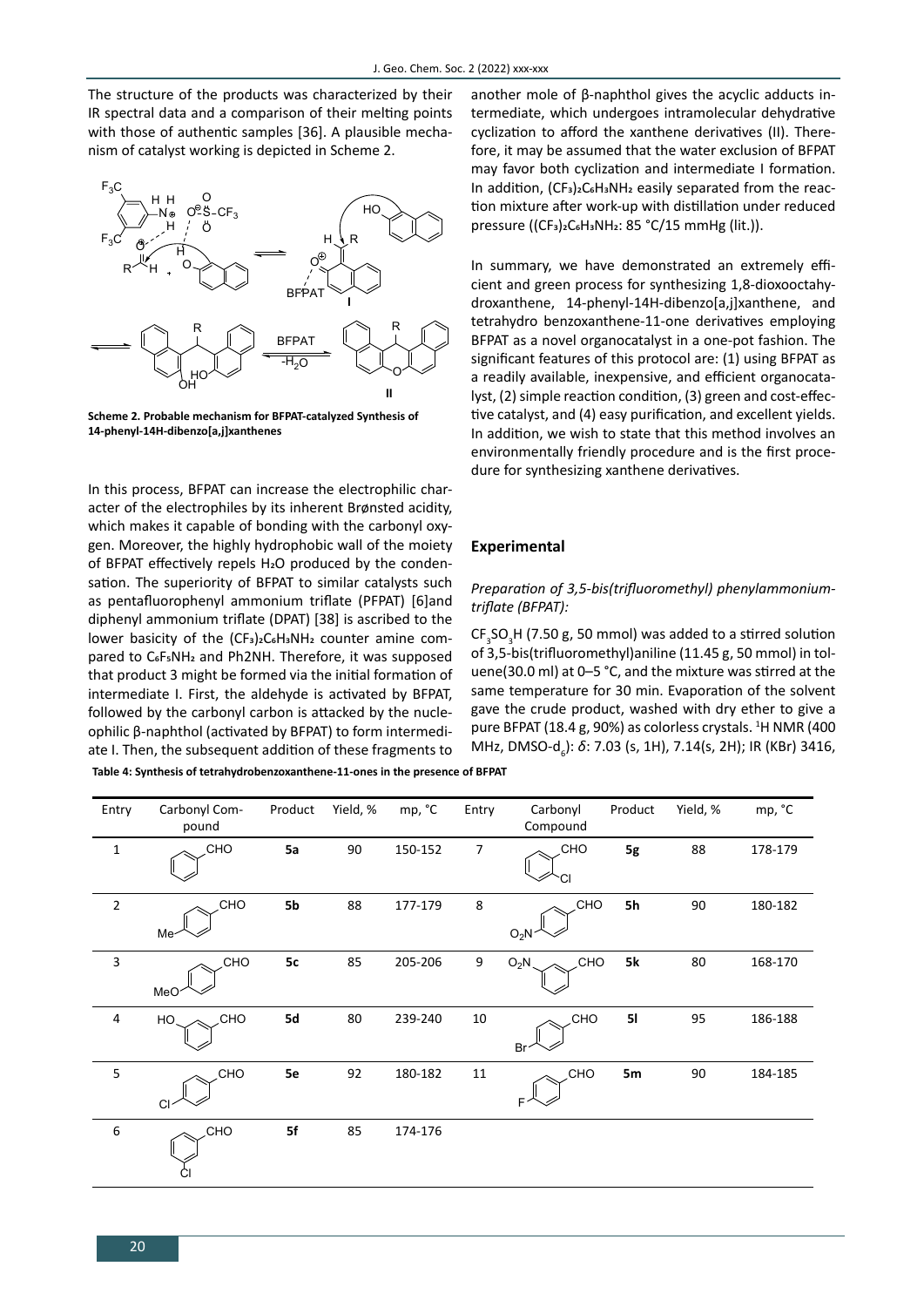2965, 1532, 1250, 1179 cm-1.

*General procedure for the preparation of 14-aryl (alkyl)-14H-dibenzo[a,j]xanthenes and 1,8-dioxooctahydroxanthenes:*

A toluene solution (3 ml) of aldehyde (1 mmol) and *β*-naphthol (2 mmol) or 5,5-dimethyl-1,3-cyclohexanedione (2 mmol)was mixed with BFPAT (10 mol%), and the resulting mixture was stirred at 50°C for an appropriate time. Upon completion of the reaction, as indicated by TLC, the organic phase was washed with 1 mol/L aqueous NaOH solution (1 ml). The organic phase was then collected. The solvent was removed in vacuo to give the crude product, which was purified by recrystallization from hot ethanol to afford the pure product.

### *General procedure for the preparation of 12-aryl-8,9, 10,12-tetrahydrobenzo[a]xanthen-11-one derivative:*

A mixture of aldehyde(1 mmol), β-naphthol (2 mmol), and 5,5-dimethyl cyclohexane-1,3-dione dissolved in 3mL toluene, and **BFPAT** (10 mol %) was stirred for 4 h at 50 °C. TLC monitored the reaction. After being cooled to room temperature, the reaction mixture was poured onto crushed ice and stirred for 5–10 min. The crystalline product was collected by filtration under suction (water aspirator), washed with ice-cold water (40 ml), and then recrystallized from hot ethanol to afford pure products. The filtrate was concentrated under reduced pressure and then recrystallized from hot hexane to recover the **BFPAT** for subsequent use.

Spectroscopic data for selected examples follow:

**Compound 3a:** Colorless solid; mp 185–187 °C. (KBr, cm–1): υ 3071, 1585, 1444, 1250, 1080 cm<sup>\_1</sup>. <sup>1</sup>H NMR (CDCl<sub>3</sub>, 400 MHz):*δ* 6.45 (s, 1H), 6.96 (t, *J* = 7.2 Hz, 1H), 7.12 (t, *J* = 7.2 Hz, 2H), 7.37–7.57 (m, 8H), 7.75–7.83 (m, 4H), 8.34 (d, *J* = 8.5 Hz, 2H). <sup>13</sup>C NMR (100 MHz, CDCl<sub>3</sub>): *δ* 147.9, 145.4, 130.8, 130.6, 128.9, 128.5, 128.3, 127.9, 126.8, 126.1, 124.4, 123.4, 117.6, 117.3, 36.5

**Compound 3b:** Yellow solid; mp 291–292°C. IR (KBr, cm–1): 3061, 2919, 1623, 1590, 1515, 1450. <sup>1</sup> H NMR(400 MHz, CDCl<sub>3</sub>): *δ*6.76 (s, 1H), 7.17 (d, *J=* 6.8 Hz, 2H), 7.44–7.63 (m, 10H), 8.91 (d, *J* = 7.8 Hz, 2H),8.66 (d, *J* = 7.6 Hz, 2H).<br><sup>13</sup>C NMR (100 MHz, CDCl<sub>3</sub>): δ 148.5, 144.7, 131.3, 131.2, 130.1, 129.6, 129.2, 128.8, 128.2, 125.1, 123.8, 123.5, 118.1, 117.1, 36.3.

**Compound 3c:** Yellow solid; mp 312–313 °C. (KBr, cm–1): υ 2926, 1589, 1516, 1335. <sup>1</sup>H NMR (CDCl<sub>3</sub>, 400 MHz) *δ* 6.59 (s, 1H), 7.03 (t, *J* = 7.8 Hz, 2H), 7.40–7.56 (m, 6H), 7.66– 7.72(m, 4H), 8.30–8.46 (m, 4H). $^{13}$ C NMR (100 MHz, CDCl $_{_{3}}$ ): *δ*151.9, 148.7, 131.0, 129.5, 129.0, 128.9, 127.1, 124.5, 123.8, 122.0, 118.0, 115.7, 37.8

**Compound 3d:** White solid; mp 216–218 °C. (KBr, cm–1): υ 3055, 2995, 1595, 1510, 1459, 1240, 961. <sup>1</sup> H NMR (CDCl<sub>3</sub>,400 MHz):*δ* 6.80 (s, 1H), 6.87–7.13 (m, 2H), 7.42–7.67 (m, 8H),7.79–7.86 (m, 4H), 8.73 (d, *J* = 8.5 Hz, 2H).<sup>13</sup>CNMR (CDCl<sub>3</sub>, 400 MHz):*δ*148.8, 143.3, 131.8, 131.7, 130.8, 130.1, 129.6, 129.1, 128.5, 127.8, 127.6, 126.7, 124.3, 123.2, 34.5.

**Compound 3k:** Pink solid; mp 138–140 °C. (KBr, cm–1):υ 3403,1591, 1512, 1401, 1250, 1242. <sup>1</sup>H NMR (CDCl<sub>3</sub>,400 MHz):*δ* 4.98 (s, 1H), 6.42 (s, 1H), 6.58 (d, *J* = 8.4 Hz, 2H),7.38 (t, *J* = 10.8 Hz, 2H), 7.43 (d, *J* = 7.5 Hz, 2H), 7.48 (d, *J* = 8.9, 2H),7.58 (t, *J* = 7.4 Hz, 2H), 7.79 (d, *J* = 5.1 Hz, 2H), 7.83 (d, *J* = 8.1 Hz,2H), 8.39 (d, *J* = 8.4 Hz, 2H).13C NMR (100 MHz, CDCl<sub>3</sub>): *δ* 154.1, 149.2, 137.8, 131.5, 131.2, 129.9, 129.3, 129.1, 127.2, 124.6, 123.4, 118.4,117.5, 115.5, 37.5.

**Compound 3m:** White solid; mp 203–206 °C.(KBr, cm–1):*υ* 3036,2911, 1610,1580, 1240. <sup>1</sup>H NMR (CDCl<sub>3</sub>, 500 MHz):*δ* 3.72 (s, 3H), 6.48 (s, 1H), 6.75 (d, *J* = 7.5 Hz, 2H), 7.39 (t, *J* = 7.2 Hz,2H), 7.53–7.89 (m, 10H), 8.41 (d, *J* = 8.5 Hz, 2H).13C NMR (100 MHz, CDCl<sub>3</sub>): *δ* 148.6, 142.1, 135.8, 131.5, 131.1,129.1, 128.5, 128.1, 126.5, 124.2, 123.1, 118.0, 117.5, 37.5, 20.9

**Compound 4a:** White solid; mp 204–205 °C. IR (KBr, cm–1): υ2954, 1664, 1364, 1199. <sup>1</sup>H NMR (400 MHz, CDCl<sub>3</sub>): *δ* 0.90 (s, 6H), 1.04 (s, 6H), 2.09 (d, *J* = 16.2 Hz, 2H), 2.27 (d, *J*  = 16.2 Hz, 2H), 2.53 (d, *J* = 17.2 Hz, 2H), 2.58 (d, *J* = 17.7 Hz, 2H), 4.53 (s, 1H), 7.10 (t, *J* = 7.0 Hz, 1H), 7.18 (d, *J* = 7.0 Hz, 2H), 7.22 (t, J = 7.20 Hz, 2H). <sup>13</sup>C NMR (100 MHz, CDCl<sub>3</sub>): *δ* 196.8, 162.7, 144.5, 128.8, 128.4, 126.8, 116.1, 51.2, 41.3, 32.6, 32.3, 29.6, 27.7.

**Compound 5a:** White solid; mp 150–152 °C; IR (KBr, cm‑1 ): υ 3055, 2950, 2879, 1650, 1376. <sup>1</sup>HNMR (400 MHz, CDCl<sub>3</sub>): *δ* 8.01 (d, *J* = 8.1 Hz, 1H), 7.73–7.78 (m,2H),7.05–7.40 (m, 8H), 5.73 (s, 1H), 2.61 (s, 2H), 2.33 (d, *J* = 16.1 Hz, 1H),2.25  $(d, J = 16.1$  Hz, 1H), 1.12 (s, 3H), 0.93 (s, 3H). <sup>13</sup>C NMR (100 MHz, CDCl<sub>3</sub>): *δ* 196.6, 164.1, 147.5, 144.3, 132.1, 131.3, 128.8, 128.4, 128.2, 128.0, 126.6,126.1, 124.8, 123.5, 117.3, 117.1, 114.1, 50.5, 41.5, 34.7, 32.3, 29.6, 27.2.

**Compound 5c:** White solid; mp 205–206 °C; IR (KBr, cm‑1 ): υ 3056, 2948, 1642, 1224, 1170. <sup>1</sup>HNMR (400 MHz, CDCl<sub>3</sub>): *δ* 0.98 (s,3H), 1.13 (s, 3H),2.27 (d, *J* = 16.2 Hz, 1H),2.35 (d, *J* = 16.2 Hz, 1H),2.56 (s, 2H),3.68 (s, 3H),5.64 (s, 1H),6.71 (d, *J* = 8.2 Hz, 2H),7.21–7.42 (m, 5H),7.71–7.76 (m, 2H),8.01 (d, J = 8.1 Hz, 1H). <sup>13</sup>CNMR (100 MHz, CDCl<sub>3</sub>): δ 196.5, 164.1, 155.6, 146.3, 136.2,133.6, 130.6,130.1, 128.5, 127.2, 126.3, 125.1, 123.6, 122.2, 117.1, 116.8, 115.4, 113.2, 112.7,53.4, 49.5, 40.2, 32.5, 31.1, 28.4, 26.2.

**Compound 5e:** White solid; mp 180–182 °C; IR (KBr, cm-1):υ 3070, 2935, 1640, 1368. <sup>1</sup>H NMR(400 MHz, CDCl<sub>3</sub>): δ 0.95 (s, 3H), 1.12 (s, 3H),2.25 (d, *J* = 16.1 Hz,1H),2.33 (d, *J* = 16.1 Hz, 1H),2.56 (s, 2H),5.65 (s, 1H),7.10–7.42(m, 7H),7.75– 7.80 (m, 2H),7.89 (d, *J* = 8.2 Hz, 1H); 13C NMR (100 MHz, CDCl<sub>3</sub>): *δ* 196.7, 164.2,152.0, 147.1, 146.2, 132.1, 130.2, 129.1, 129.2, 128.3, 127.3, 125.1, 123.1, 123.0,116.2, 115.3, 113.1, 50.2, 41.5, 34.7, 32.1, 29.3, 27.2.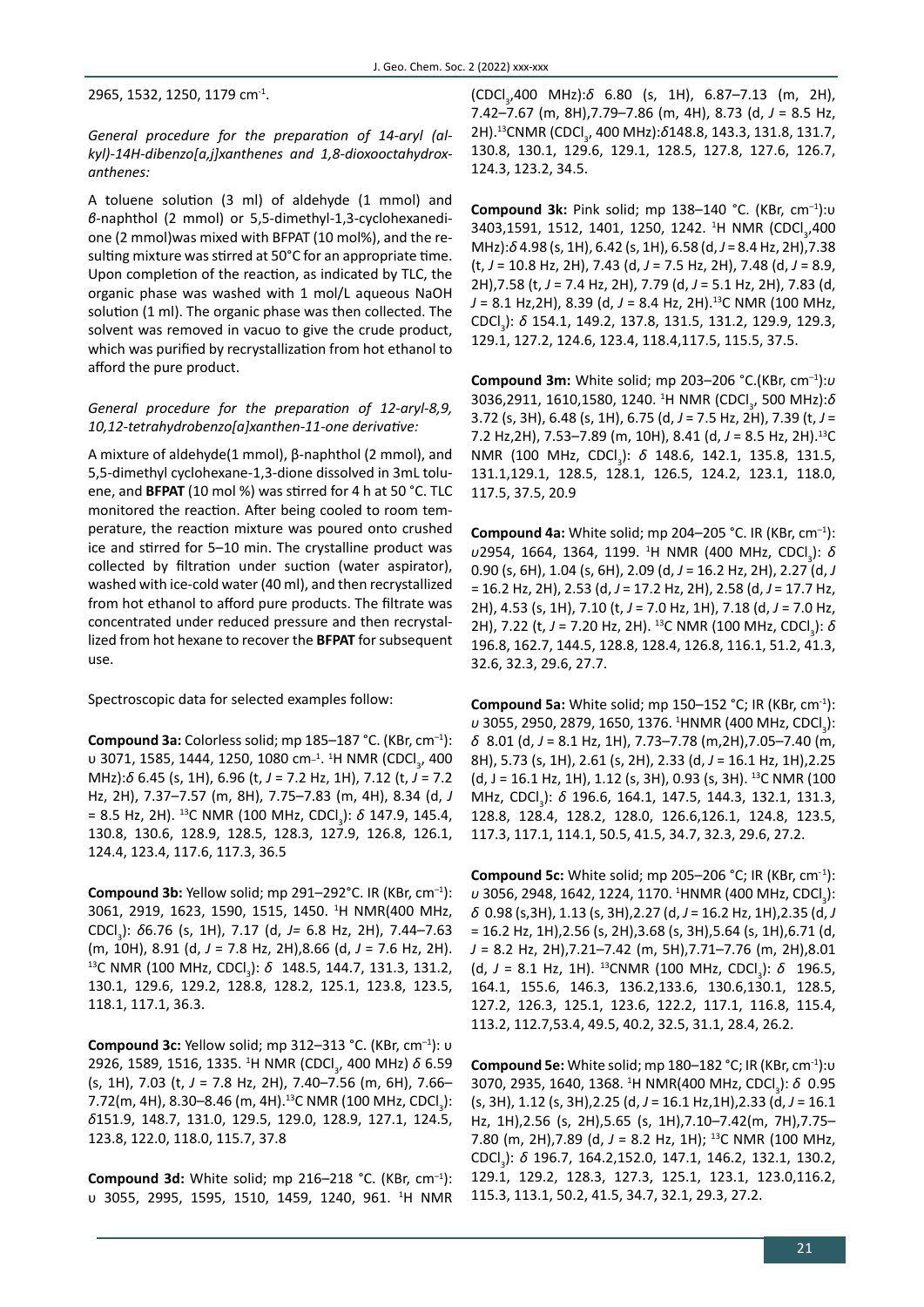**Compound 5f:** White solid; mp 175–177 °C; IR (KBr, cm<sup>-1</sup>): υ 3050, 2927, 1647, 1365. <sup>1</sup>H NMR(400 MHz, CDCl<sub>3</sub>): *δ* 0.98 (s, 3H),1.11 (s, 3H), 2.13 (d, *J* = 16.2 Hz, 1H), 2.30 (d, *J* = 16.2 Hz, 1H), 2.60 (s,2H), 5.60 (s, 1H), 7.11 (s, 1H), 7.19 (d, *J* = 4.4 Hz, 2H), 7.36 (s, 1H), 7.40–7.50(m, 3H), 7.88–8.01 (m, 2H), 8.03 (d, J = 8.2 Hz, 1H); <sup>13</sup>C NMR (100 MHz, CDCl<sub>3</sub>): *δ* 195.5, 164.1, 148.1, 148.0, 134.5, 132.2,131.3, 130.5, 130.3, 129.2, 128.5, 128.1, 127.4, 127.1, 125.9, 124.2, 117.5, 117.2,113.4, 51.5, 42.1, 35.5, 33.7, 29.8, 26.8.

**Compound 5g:** White solid; mp 178–180 °C; IR(KBr, cm-1):υ 3070, 2929, 1645, 1369, 1230. <sup>1</sup>H NMR (400 MHz, CDCl<sub>3</sub>): *δ*0.98 (s, 3H), 1.12 (s, 3H),2.24 (d, *J* = 16.0 Hz, 1H),2.34 (d,*J* = 16.0 Hz, 1H),2.60 (s, 2H),5.88 (s, 1H),6.95–7.07 (m, 2H),7.27–7.49 (m, 5H),7.71–7.75 (m,2H),8.22 (d, *J* = 8.3 Hz, 1H); <sup>13</sup>C NMR(100 MHz, CDCl<sub>3</sub>): δ 196.4, 164.2, 147.8, 142.5, 133.1, 131.3,123.1, 131.5, 131.2, 129.3, 129.0, 128.1, 127.2, 127.1, 126.5, 124.9, 122.9, 117.1, 117.0, 14.1, 51.1, 41.4, 32.5, 32.2, 29.4, 27.2.

**Compound 5h:** White solid; mp 177–180 °C; IR(KBr, cm-1): *υ*3078, 2933, 2911, 1645, 1595,1510. <sup>1</sup> H NMR (400 MHz, CDCl<sub>3</sub>): *δ* 8.03 (d, *J* = 8.4 Hz, 2H),7.78–7.80 (m, 3H), 7.32– 7.51 (m, 5H), 5.80 (s, 1H), 2.60 (s, 2H), 2.35 (d,*J* = 16.3 Hz, 1H), 2.24 (d, *J* = 16.3 Hz, 1H), 1.11 (s, 3H), 0.93 (s, 3H). 13C NMR(100 MHz, CDCl<sub>3</sub>): *δ* 196.2, 165.1, 51.6, 147.5, 145.9, 131.4, 130.9, 129.6,129.3, 128.4, 127.1, 125.2, 123.2, 122.9, 117.3, 115.9, 113.0, 50.7, 41.2, 34.6, 32.1,29.3, 27.1.

**Compound 5k:** White solid; mp 168–170 °C; IR (KBr, cm<sup>-1</sup>): υ3073, 2950, 1648, 1527, 1370. <sup>1</sup>H NMR (400 MHz, CDCl<sub>3</sub>): *δ* 8.09 (s, 1H), 7.79–7.94 (m, 5H),7.35–7.46 (m, 4H), 5.80 (s, 1H), 2.60 (s, 2H), 2.36 (d, *J* = 16.2 Hz, 1H), 2.27 (d,*J* = 16.2 Hz, 1H), 1.14 (s, 3H), 0.97 (s, 3H). 13C NMR (100 MHz, CDCl<sub>3</sub>):*δ* 196.4, 164.2, 148.5, 147.7, 146.5, 134.5, 132.1, 130.6, 129.6, 129.1, 128.4,127.2, 125.1, 123.2, 123.0, 121.2, 117.2, 115.5, 113.2, 51.2, 42.4, 34.5, 32.1, 29.1,27.2.

**Compound 5l:** White solid; mp 186–187 °C; IR (KBr, cm-1): *υ* 3072, 2936, 1645, 1372.<sup>1</sup>H NMR(400 MHz, CDCl<sub>3</sub>): *δ* 0.96 (s, 3H), 1.13 (s, 3H),2.24 (d, *J* = 16.3 Hz, 1H),2.31 (d,*J* = 16.3 Hz, 1H),2.56 (s, 2H),5.66 (s, 1H),7.26–7.33 (m, 3H),7.38–7.45 (m,2H),7.76–7.80 (m, 2H),7.88 (d, *J* = 8.3 Hz, 1H). <sup>13</sup>C NMR(100 MHz, CDCl<sub>3</sub>): δ 196.8, 164.1, 147.5, 143.8, 131.5, 131.3, 131.2, 130.1, 129.3,128.5, 127.2, 125.0, 123.4, 120.2, 117.1, 116.8, 113.7, 50.8, 41.4, 34.3, 32.5, 29.2, 27.1.

**Compound 5m:** White solid, m.p. 184–185 °C; IR (KBr, cm-1): υ3034, 2952, 2880, 1654, 1620. <sup>1</sup>Η NMR (400 MHz, CDCl<sub>3</sub>): *δ*0.97 (s, 3H), 1.13 (s, 3H),2.31 (d, *J* = 16.4 Hz, 1H),2.24 (d, *J* = 16.4 Hz, 1H),2.55 (s, 2H),5.72 (s, 1H),6.86 (t, *J* = 8.6 Hz, 2H),7.30–7.45 (m, 5H),7.76 (t,*J* = 8.2 Hz, 2H),7.98 (d, *J* = 8.4 Hz, 1H). <sup>13</sup>C NMR (100 MHz, CDCl<sub>3</sub>): *δ* 196.8, 163.6, 148.1, 141.6, 132.5, 131.7, 129.8, 129.2, 128.5, 127.2, 125.2, 123.5, 117.5, 117.2, 115.2, 114.9, 114.2, 51.2, 41.5, 34.3, 32.1, 29.2, 27.1.

### **Acknowledgments**

The authors thank the Research Committee of Islamic Azad University (Ahvaz&Ayatollah Amoli Branch) and the University of Georgia (Tbilisi) for financial support of this work.

#### **References:**

- 1. Dalko, P.I. and L. Moisan, In the golden age of organocatalysis. *Angewandte Chemie International Edition*, 2004. **43**(39): p. 5138-5175.
- 2. Doyle, A.G. and E.N. Jacobsen, Small-molecule H-bond donors in asymmetric catalysis. *Chemical Reviews,* 2007. **107**(12): p. 5713-5743.
- 3. Peng, F. and Z. Shao, Advances in asymmetric organocatalytic reactions catalyzed by chiral primary amines. *Journal of Molecular Catalysis A: Chemical,* 2008. **285**(1-2): p. 1-13.
- 4. Dondoni, A. and A. Massi, Asymmetric organocatalysis: from infancy to adolescence. *Angewandte Chemie International Edition*, 2008. **47**(25): p. 4638-4660.
- 5. Renzi, P. and M. Bella, Non-asymmetric organocatalysis. *Chemical Communications,* 2012. **48**(55): p. 6881-6896.
- 6. Funatomi, T., et al., Pentafluorophenylammonium triflate (PFPAT): an efficient, practical, and cost-effective catalyst for esterification, thioesterification, transesterification, and macrolactone formation. *Green Chemistry*, 2006. **8**(12): p. 1022-1027.
- 7. Iida, A., et al., Mild and efficient pentafluorophenylammonium triflate (PFPAT)-catalyzed C-acylations of enol silyl ethers or ketene silyl (thio) acetals with acid chlorides. *Organic letters,* 2007. **9**(10): p. 1859-1862.
- 8. Khaksar, S. and S.M. Ostad, Pentafluorophenylammonium triflate as an efficient, environmentally friendly and novel organocatalyst for synthesis of bis-indolyl methane derivatives. *Journal of Fluorine Chemistry,* 2011. **132**(11): p. 937-939.
- 9. Ghashang, M., S.S. Mansoor, and K. Aswin, Pentafluorophenylammonium triflate (PFPAT) catalyzed facile construction of substituted chromeno [2, 3-d] pyrimidinone derivatives and their antimicrobial activity. *Journal of advanced research,* 2014. **5**(2): p. 209-218.
- 10. Montazeri, N., et al., Pentafluorophenylammonium triflate-CuCl 2: A mild, efficient and reusable heterogeneous catalyst system for facile synthesis of 4 (3H)-quinazolinones under solvent-free conditions. *Journal of Chemical Sciences,* 2012. **124**(4): p. 883-887.
- 11. Khaksar, S. and N. Behzadi, Pentafluorophenylammonium triflate (PFPAT): an efficient, practical, and cost-effective catalyst for one-pot condensation of β-naphthol, aldehydes and cyclic 1, 3-dicarbonyl compounds. *Combinatorial chemistry & high throughput screening*, 2012. **15**(10): p. 845-848.
- 12. Abdelraheem, E.M., et al., Two Step Macrocycle Synthesis by Classical Ugi Reaction. *The Journal of organic chemistry,*  2018.
- 13. Khaksar, S. and M. Gholami, An eco-benign and highly efficient access to dihydro-1H-indeno [1, 2-b] pyridines in 2, 2, 2-trifluoroethanol. *Journal of Molecular Liquids*, 2014. **196**: p. 159-162.
- 14. Khaksar, S. and H. Radpeyma, Pentafluorophenylammonium triflate: A highly efficient catalyst for the synthesis of quinoxaline derivatives in water. *Comptes Rendus Chimie*, 2014. **17**(10): p. 1023-1027.
- 15. Khaksar, S. and S.M. Talesh, Three-component one-pot synthesis of 2, 3-dihydroquinazolin-4 (1H)-one derivatives in 2, 2, 2-trifluoroethanol. *Comptes Rendus Chimie*, 2012. **15**(9): p. 779-783.